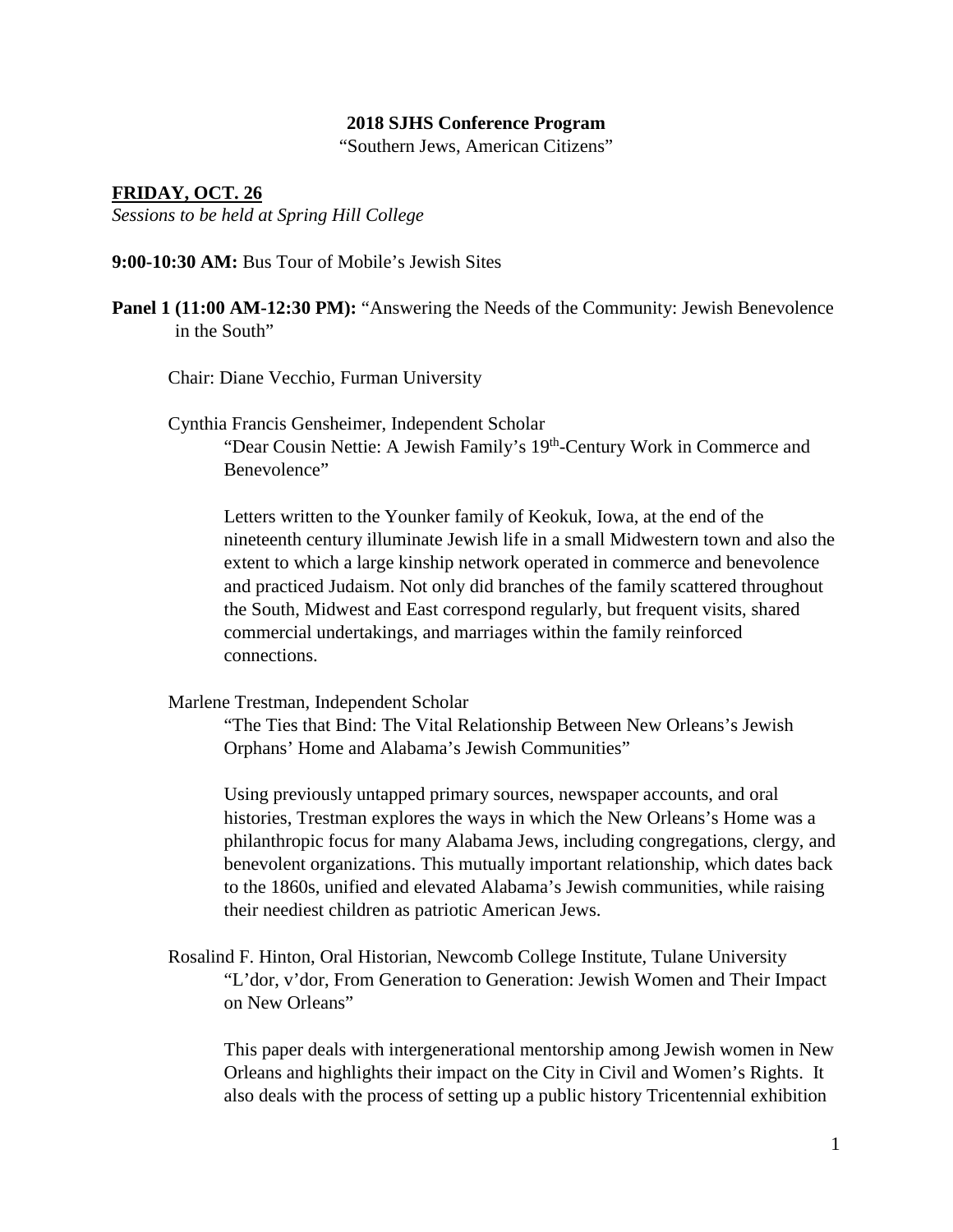that honors Jewish Women's Leadership. As less than one percent of the population, their impact is far greater than their numbers.

**12:30-1:45 PM**: Lunch and Roy Hoffman, Journalist and Novelist

**Panel 2 (2:00-3:30 PM):** "Southern Jews as Advocates and Activists"

Chair: Ellen Umansky, Fairfield University

Leah C. Burnham, Georgia State University

"'All Men are Responsible for One Another': Atlanta Jews and the Atlanta Federal Penitentiary During the Twentieth Century"

This paper explores the involvement of individuals from the Atlanta Jewish community with Jewish inmates at the Atlanta Federal Penitentiary from 1900 to the 1980s, examining how volunteers attempted to provide for the spiritual needs of Jewish prisoners and connect the prisoners to the larger Jewish community. The paper also analyzes the Jewish prison ministry's demonstration of a sense of responsibility for all men.

Josh Parshall, Goldring/Woldenberg Institute of Southern Jewish Life "Radical, Jewish, and American: Southern Arbeter Ring Members as Ambivalent Citizens"

Among the many East European Jewish immigrants who settled in the earlytwentieth century South, a small number participated in the Arbeter Ring (Workmen's Circle), a national Jewish fraternal organization that supported secular Yiddish culture and left-wing politics. This paper examines the complex and varied ways in which some southern Arbeter Ring members maintained a critical perspective on American economic and political systems, even as they negotiated the opportunities and obligations of American (and southern) citizenship.

Eric Morgenson, University at Albany, State University of New York "Memories of Richmond: Murray Friedman in the South, 1954-1959"

This paper discusses how Murray Friedman's time in Richmond shaped his thinking moving forward. Throughout his career and his changing political views, he continually referenced his time in Richmond as one of his formative experiences. By using his analysis, we can see broader changes in the civil rights movements, and Jewish intellectual development.

**3:45-4:15 PM:** Presentation by Mobile Christian-Jewish Dialogue Board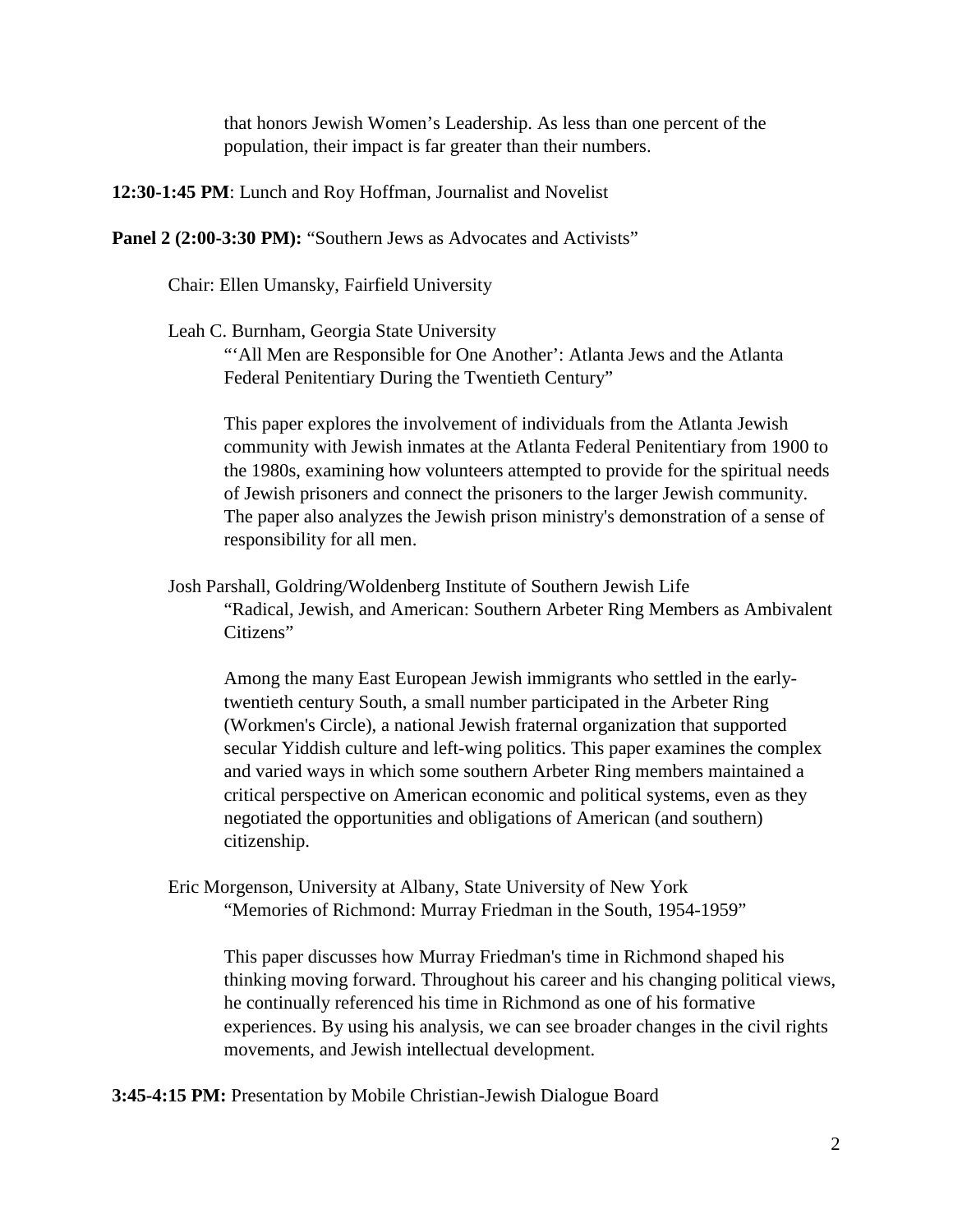**5:45 PM:** Shabbat Services at Springhill Avenue Temple

**6:30 PM:** Dinner at Springhill Avenue Temple followed by Keynote Address, Beeber Family Speaker Series of the Helen M. Stern Memorial Fund—Jeffrey Rosen, The George Washington University Law School, "Louis Brandeis as a Southern Jew"

# **SATURDAY, OCT. 27**

*Sessions to be held at University of South Alabama*

**Panel 3 (9:30-10:30 AM):** "Balancing Local and Jewish Identities: Two Jewish Communities"

Chair: Michele Strong, University of South Alabama

Philip Spivey, University of Central Arkansas "Concordia: Gender, Race, and Class Conflicts Outside and Within Arkansas's First Jewish Social Club"

In the early twentieth century, the American South was enveloped by a cascade of social and political changes that had a major impact on the lives of Jewish Arkansans. This paper will explore how the gender, race, and class conflicts in Arkansas were mirrored in different ways within the Concordia Association: Arkansas's first Jewish social club.

Kyle Stanton, University at Albany, State University of New York "Houston, Not Jerusalem: Congregation Beth Israel's Challenge to Reform Judaism and American Jewish Identity"

To register their displeasure with national Reform bodies, the Beth Israel Congregation of Houston prohibited Zionists and those who kept kosher from full membership in their congregation. In their attempt to reassert principles of classical Reform Judaism as they saw them, the congregation challenged notions of American Jewish identity as well as Reform bodies' responses to international and national events.

## **Panel 4 (10:45 AM-12:15 PM):** "A Chosen Calling: Three Mensches of Mobile"

Chair: Demetrius Semien, Spring Hill College

Susan W. Thomas, Archivist, Springhill Avenue Temple "Captain Leon Schwarz: Citizen Soldier, Civic Leader, and Consummate Patriot in Turn-of-the-Century Mobile"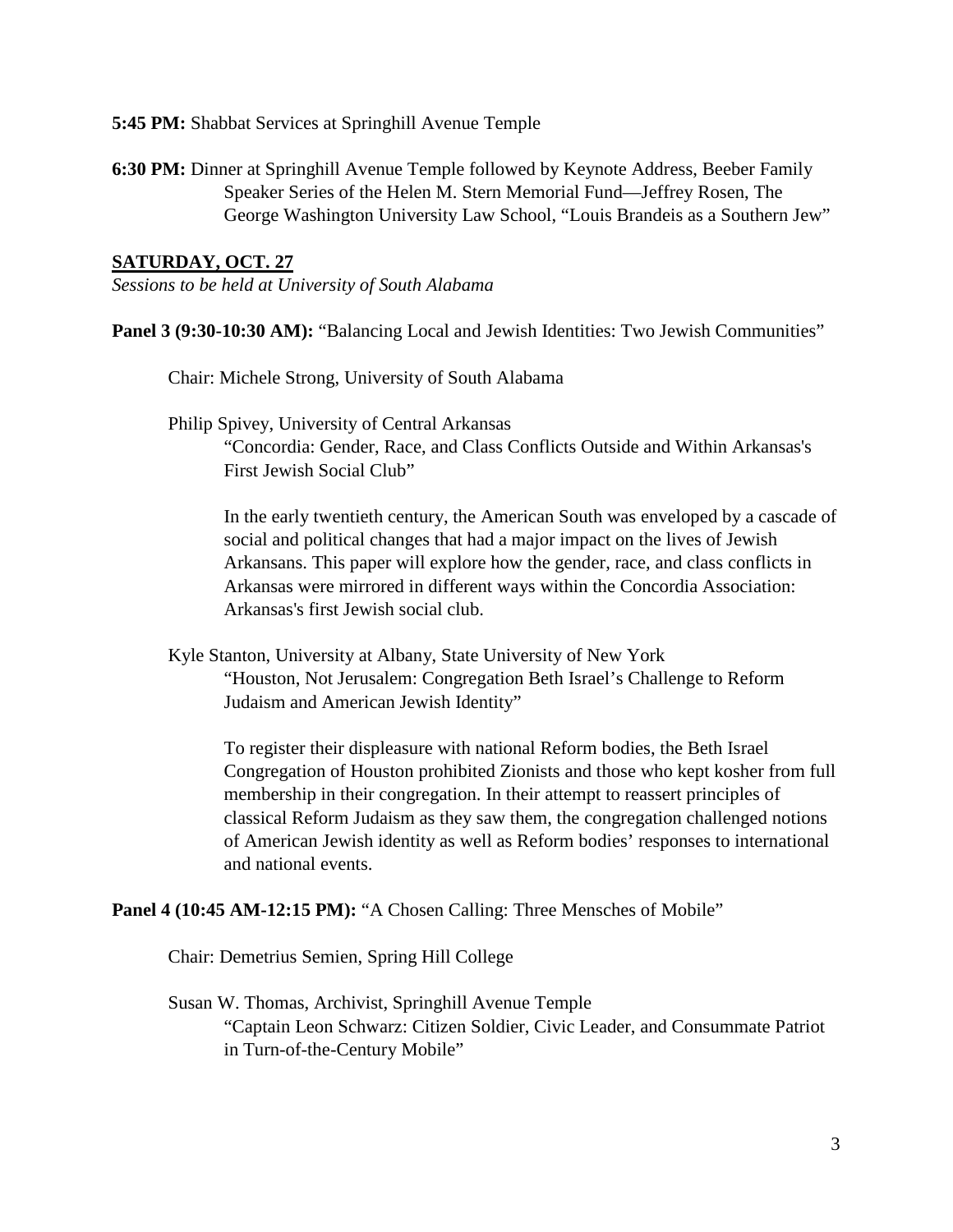This paper will explore the civic, military, and religious contributions of Leon Schwarz, considered a consummate patriot in turn-of-the-century Mobile. Schwarz's career, which included serving as sheriff of Mobile County, mayor of the City, and Captain of his National Guard regiment in World War I, will be examined.

Dana Evan Kaplan, Rabbi, Springhill Avenue Temple

"Rabbi Alfred G. Moses of Mobile, Alabama and the Development of Jewish Science in the Early Twentieth Century"

Rabbi Alfred G. Moses led Congregation Sha'arai Shomayim in Mobile, Alabama from 1901 to 1940 and was Emeritus from 1940 to 1946, and yet relatively little is known about his career. This paper will address his thought and impact, especially on Mobile's Reform Jews, by considering his approach to Jewish Science, published in 1916 and in a second expanded edition in 1920, in which he appealed to American Jews who were attracted to Christian Science.

Steve Krause, Independent Scholar

"Mobile, Alabama – in the Land of the Almost Possible: Notes from a 1966 Interview with Rabbi P. Irving Bloom"

P. Irving Bloom served as the rabbi of Mobile's Springhill Avenue Temple from 1960 to 1973, being active in and founding many important organizations, including one in which he fought to keep the schools open during the worst of the school integration crises. This paper will address findings from a 1966 interview conducted by Allen Krause with Rabbi Bloom in which they discussed topics ranging from Bloom's involvement in the integration of Mobile's schools, the resistance he faced from members of the community, and the response of his own congregation to his activities.

**Panel 5 (1:45-3:30 PM):** "Jewish Soldiers and the American South, At Home and Abroad"

Chair: Hollace Weiner, Independent Scholar

Shari Rabin, College of Charleston, and Adam Domby, College of Charleston "Lies and Loyalties: The True Story of a Rabbi Conman and the American Civil War"

This paper recounts the fascinating tale of Simon Gerstman, a Polish-Jewish immigrant who served in the Florida Indian Wars of the 1850s, and then pretended to be clergy at Savannah's Reform synagogue to avoid serving in Confederate forces. Examining governmental records and the secular press from during and after the war, this presentation will show how one Jew utilized religion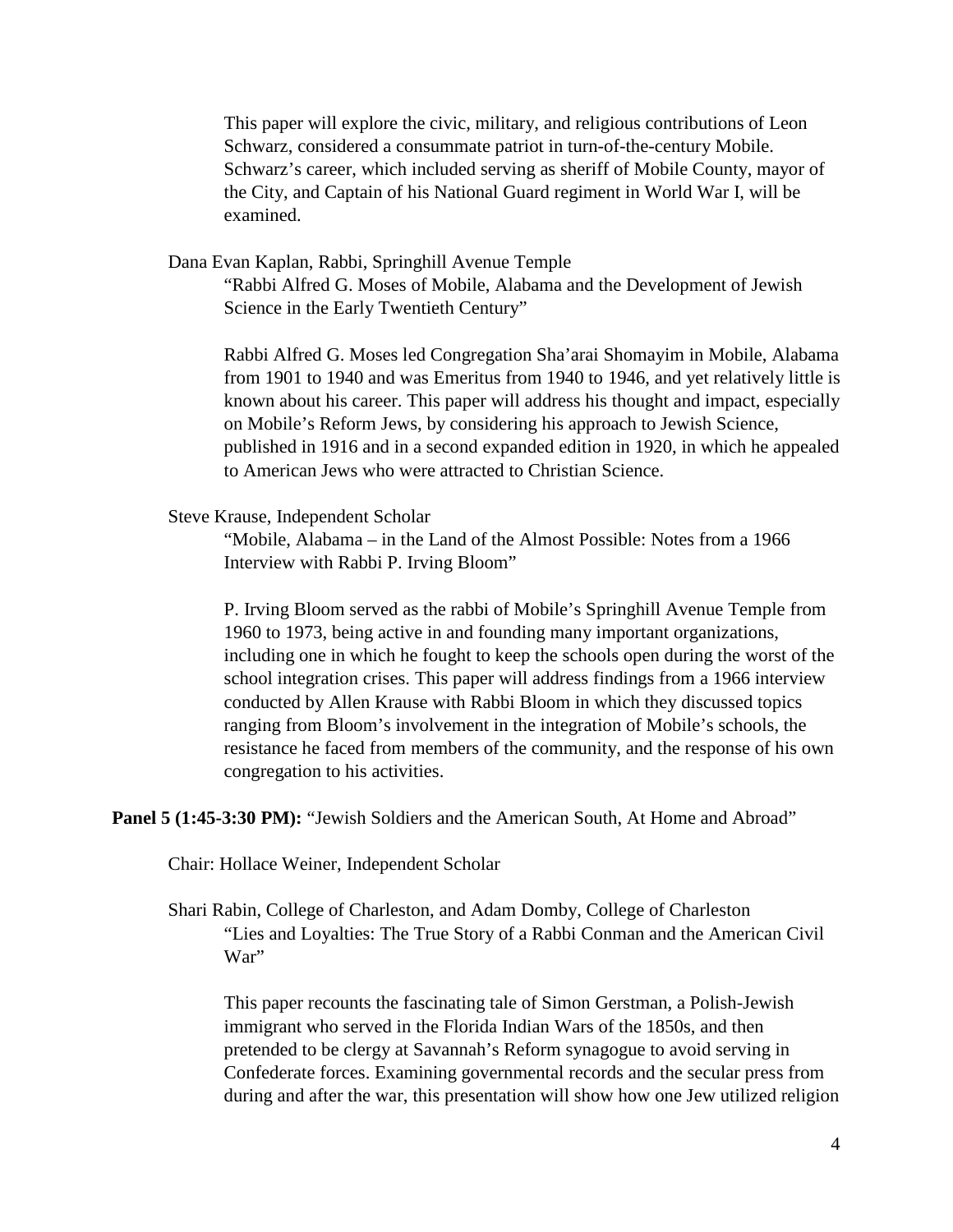to navigate the complicated terrain of wartime division and its aftermath. Gerstman's story shows a more complicated picture of Jewish loyalty and honesty during wartime.

Jessica Cooperman, Muhlenberg College

"Jacob Rader Marcus, WWI Soldier"

This paper will examine some of Jacob Rader Marcus' experiences and reflections on the lives of WWI American Jewish soldiers, focusing on Marcus' time at Camp Sheridan in Alabama, before he shipped off to France. It will consider how his encounters with other Jews, other Americans, and with southern perspectives on race shaped Marcus' views of American Jewish life, and perhaps his development as one of the preeminent historians of American Jewish experience.

David Weinfeld, Virginia Commonwealth University "Saul Viener's Australian Adventure"

> While Saul Viener is a well-known figure in the field of American Jewish history—having been an energetic amateur American Jewish historian, president of the American Jewish Historical Society, a board member of the Virginia Historical Society, and a key founder and past president of the Southern Jewish Historical Society—far less is known about his personal life, and especially his personal history. This paper looks at Viener's experience as a soldier stationed in Australia during the Second World War and compares his understanding of Judaism, based on his upbringing in the South, to that of the Australian Jewish community. It places the Southern Jewish experience in a global perspective.

**4:00-5:00 PM:** The Helen M. Stern Cultural Encounter—Judah Cohen, Indiana University Bloomington, and musical presentations by Laura Moore (piano) and Thomas Rowell (tenor), University of South Alabama

**5:30-6:30 PM:** Meet the Authors and Reception

Eric Goldstein (Emory University) and Deborah R. Weiner (Independent Scholar), *On Middle Ground: A History of the Jews of Baltimore* (Johns Hopkins University Press)

James L. Moses (Arkansas Tech University), *Just and Righteous Causes: Rabbi Ira Sanders and the Fight for Racial and Social Justice in Arkansas, 1926-1963* (University of Arkansas Press)

Shari Rabin (College of Charleston), *Jews on the Frontier: Religion and Mobility in Nineteenth-Century America* (NYU Press)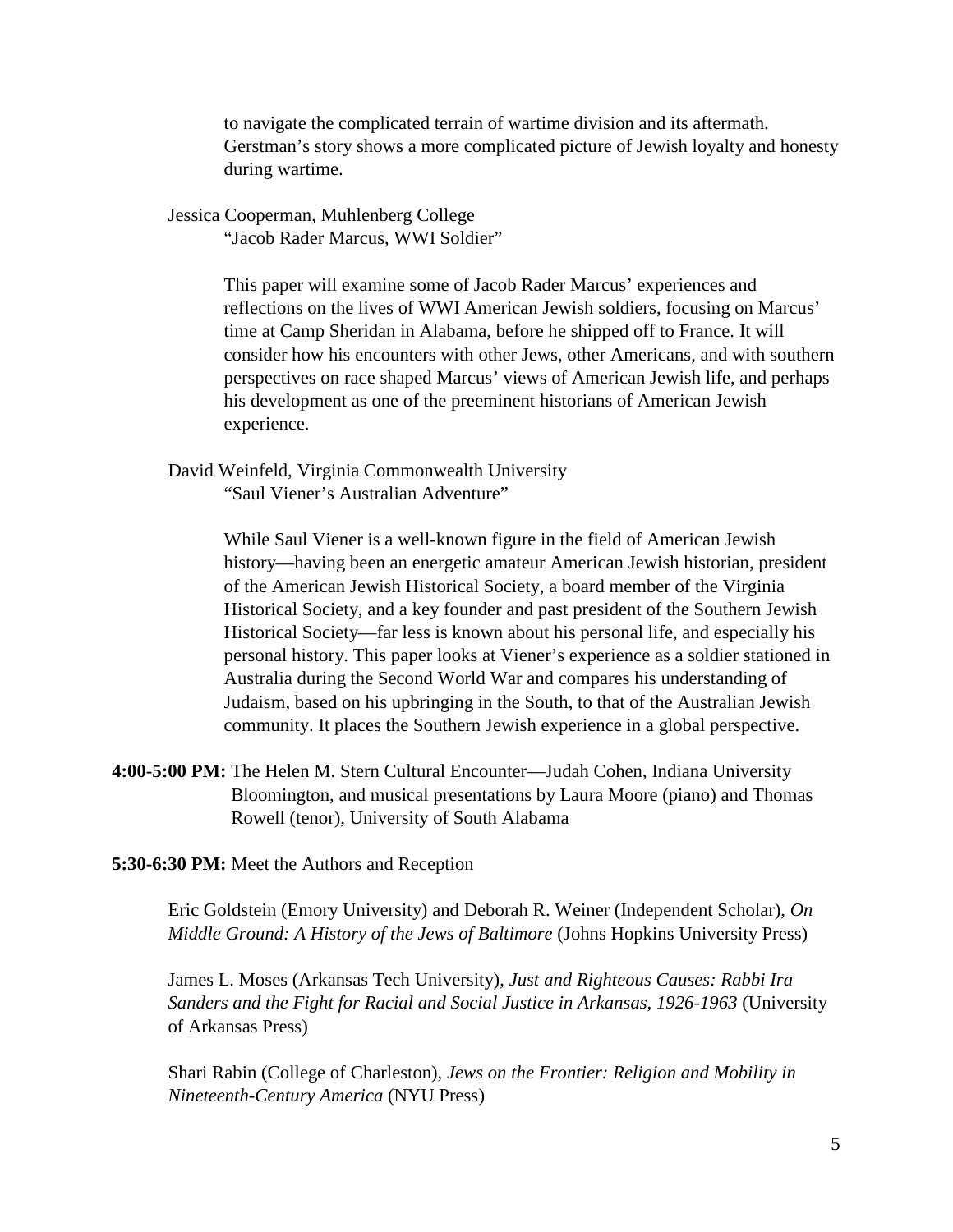Paula Webb (University of South Alabama), *Mobile Under Siege: Surviving the Union Blockade* (The History Press)

### **SUNDAY, OCT. 28**

*Sessions to be held at conference hotel*

**8:45-9:45 AM:** SJHS Membership Meeting

**Panel 6** (10:00-11:30 AM): "Patriotism and Human Rights in World War II"

Chair: David Messenger, University of South Alabama

Edward S. Shapiro, Seton Hall University

"Rabbis Alexander Goode and Sidney Lefkowitz and World War II"

This paper will describe the contributions of Sidney Lefkowitz and Alexander Goode, two southern-born Reform rabbis, to the American war effort during World War II. It will show how both men reflected and shaped the American interpretation of the war as a war for democracy and human rights, and how this conformed to their opposition to southern racial patterns.

Joshua J. Furman, Rice University

"Hidden Stars: The Story of the Beth Jacob Banner"

Two months after Hurricane Harvey, a nine-foot-long banner honoring Jewish men and women who served in World War II was recovered from a garage in Southwest Houston. In my presentation, I will provide more information about how the banner was made, offer context about the history of other Jewish World War II service flags and monuments, and tell the stories of some of the men and women listed on it as we have been able to recover them.

Marilyn Grace Miller, Tulane University

"Jewish Citizens Internees in the American South, 1942-1946"

This paper presents current research on the US detention of "enemy alien" Jewish refugees from Latin America in southern US internment camps such as Camp Algiers, Louisiana, during WWII. While other scholars, including Arnold Krammer (*Undue Process: The Untold Story of America's German Alien Internee*s, 1997), Max Paul Friedman (*Nazis and Good Neighbors*, 2003), and James Dickerson (*Inside America's Concentration Camps*, 2010) have provided important studies of this secret program, my research focuses specifically on